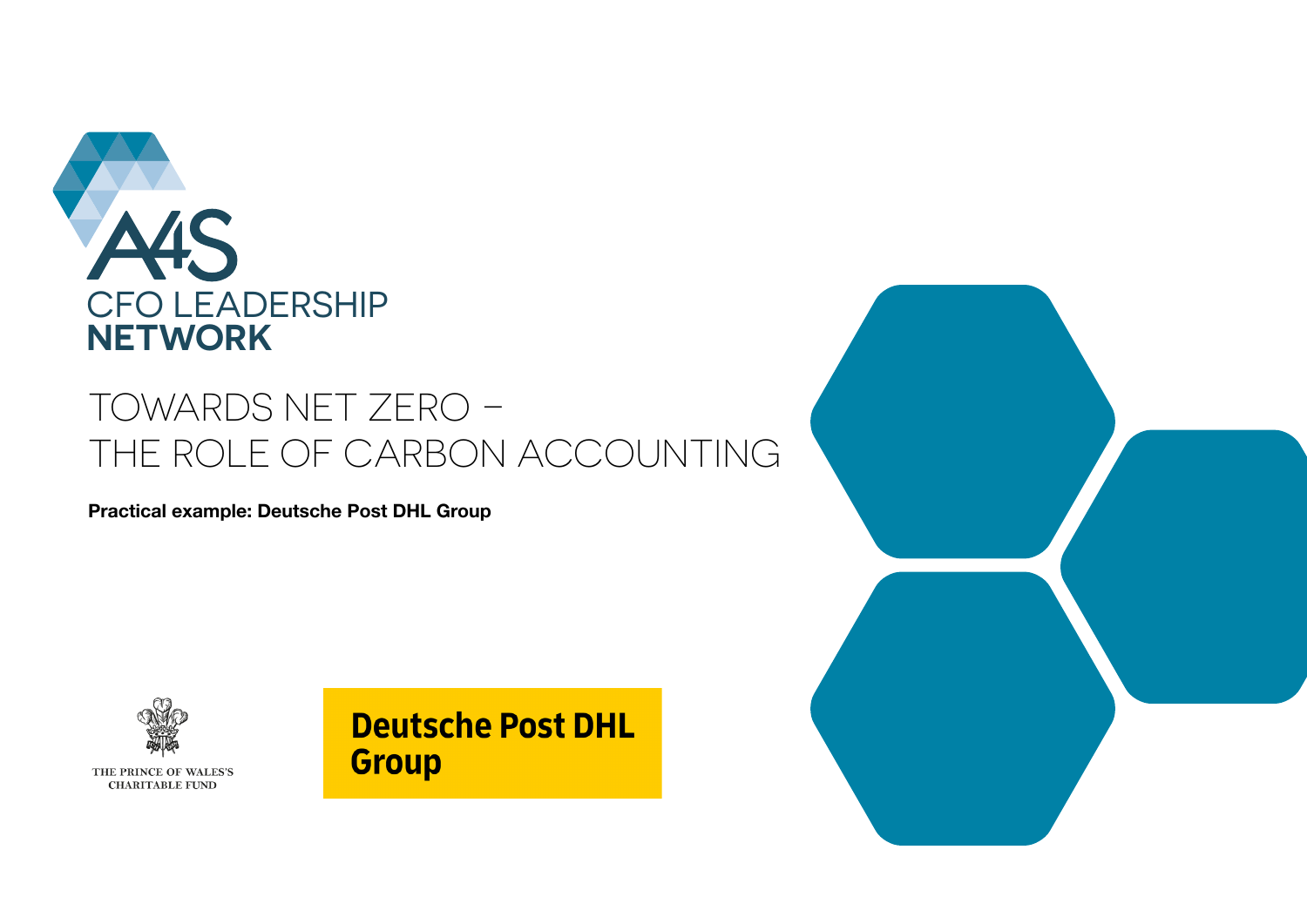

### **WHAT**

Deutsche Post DHL Group (DPDHL) is the world's largest logistics company. The Group connects people and markets and is an enabler of global trade. DPDHL offers parcel and international express services, freight transport, and supply chain management services, as well as e-commerce logistics solutions. The Group employs approximately 570,000 people in over 220 countries.

Everything we do at DPDHL serves one purpose: connecting people and improving lives. Fulfilling our purpose requires us to make every dimension of our business sustainable – from clean operations that protect the climate to social programmes that create lasting impact for the people and communities we operate in. In 2022, our sustainability targets will be linked to 30% of the corporate board's annual bonus. This supports our strategic goals of being environmentally responsible, a great company to work for, and a highly trusted partner in business and within society.

In 2008, we set out to increase carbon efficiency by 30% over the next 12 years. Our success with that target came alongside the consensus that we must keep global warming in line with the Paris Climate Agreement to avoid the catastrophic impacts of climate change. To achieve this, our greenhouse gas (GHG) emissions must drop to net zero by 2050. Therefore, we are working towards a science-based target and will invest €7 billion in climate-neutral logistics by 2030. We have set operational targets to be achieved by that year; for example, 60% of our delivery vehicles being electrified, and more than 30% of fuel requirements in aviation and line haul being covered by sustainable fuels.

To achieve our targets, we measure, track and control our GHG emissions through carbon accounting. This enables us to optimize carbon in the same way as financial costs.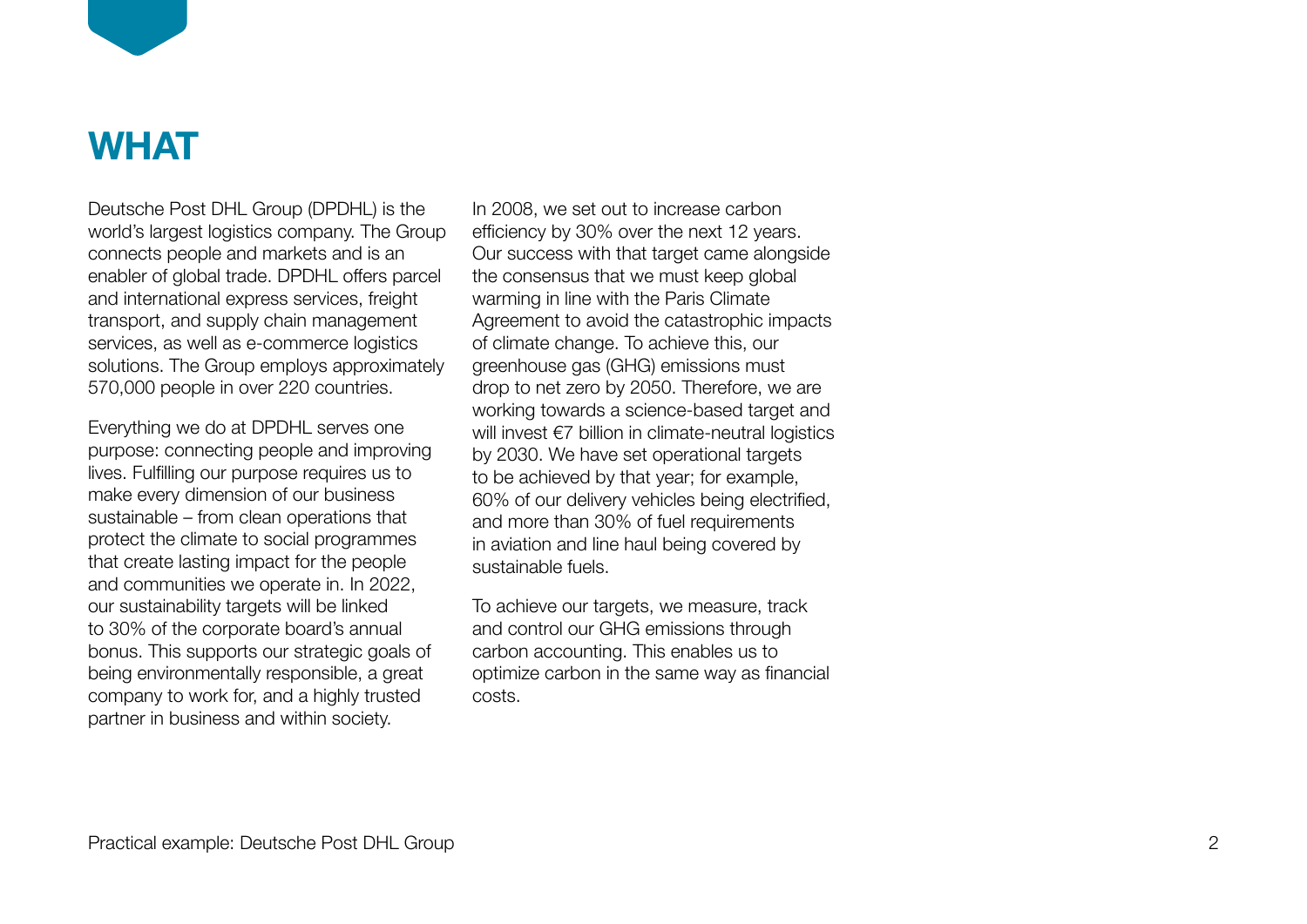

### **WHY**

The transportation sector is responsible for 16.2% of global GHG emissions.<sup>1</sup> It is clear that we cannot compensate for that impact with offsetting – the sector as a whole has to decarbonize.

DPDHL's emissions are comparable to those of Denmark. By achieving net zero emissions, we will be making a contribution that is significant on a global scale. By bringing innovations like our electric vehicles to market, we spearheaded a shift in the entire industry. As the world's largest logistics company with global operations and over half a million employees, we have a unique opportunity to contribute to the sustainability of our planet and society. It is our responsibility to lead the way and guide the logistics industry into a sustainable future. Business demands are also coming into play to encourage companies towards net zero pathways. As the world becomes more aware of the need for swift climate action, more and more of our customers are starting to focus on decarbonizing their supply chains and are keen to work with us to optimize their processes. To be the provider of choice, we must offer green alternatives to traditional logistics.

<sup>1</sup> Source: Climate Watch, WRI (2020)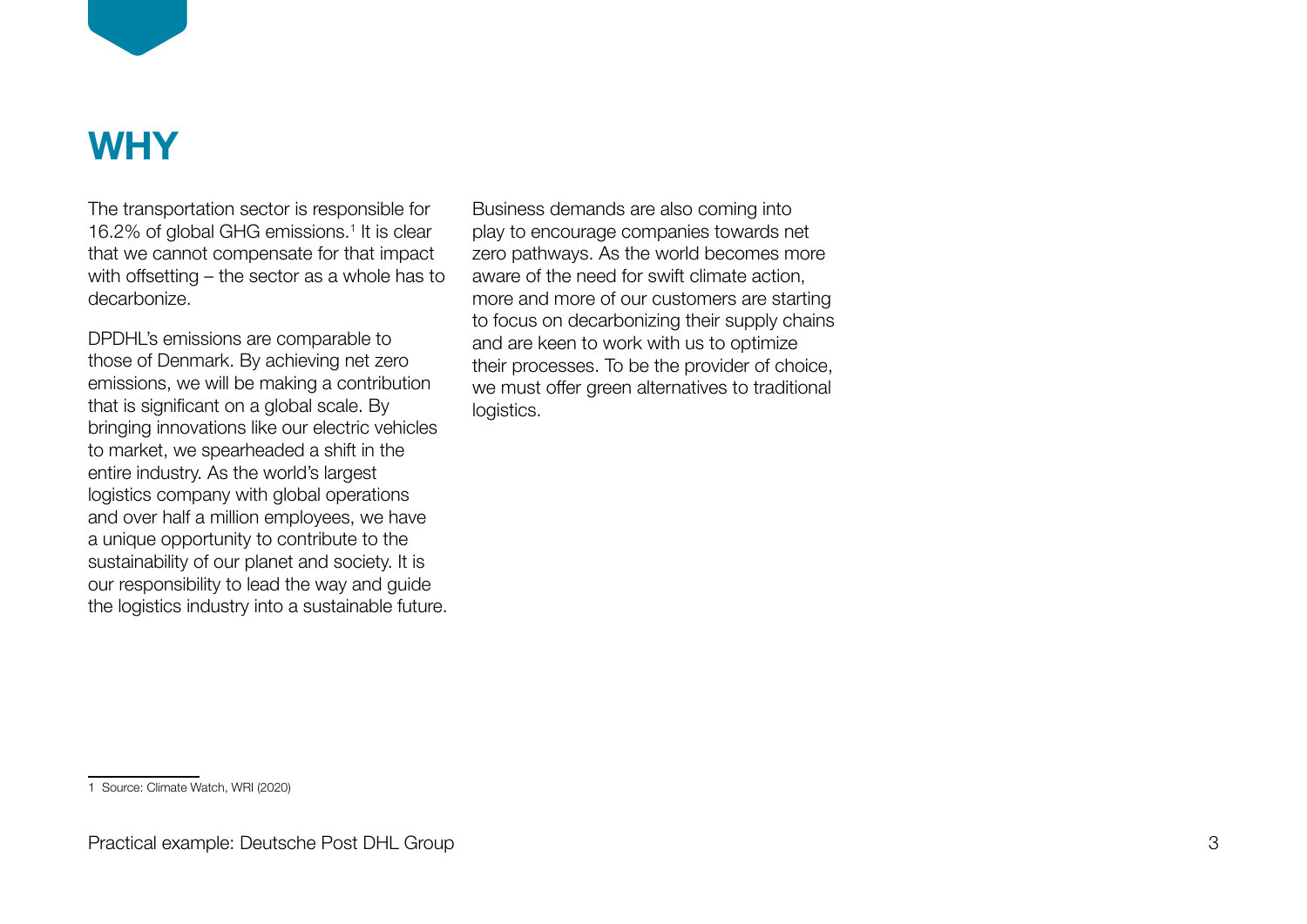

### CARBON ACCOUNTING

The backbone of our journey towards net zero is what we call 'carbon accounting': the measurement, tracking and controlling of GHG emissions. The idea is to treat carbon like a cost, by optimizing it in the same way as we would for financial costs, by breaking down and analysing our 'spending' using finance methodologies.

Our carbon accounting team arose directly from our finance department for pragmatic reasons. The department had the analytical mind-set, the necessary skills and the infrastructure to collect data across a global business like ours. The team developed a carbon accounting model that is powerful enough to give us a clear footprint of the entire organization. They track and monitor progress, prepare reporting and discuss with our management. They are in close collaboration with our dedicated 'clean operations' team within the corporate strategy department, who are responsible for developing the measures by which we reduce our emissions. This includes

technological goals and day-to-day business decisions – for example, providing tools and information to dispatchers so they can optimize the delivery route or see at a glance which of our partners operate the most efficient aircraft. Because our business spans the globe with a comprehensive range of logistics solutions, multiple controlling solutions are needed; from simple reference tables to automated optimization systems.

Having high-quality data, which is as precise and granular as possible, is vital to measure the impact of GHG reduction strategies. We use the data in our carbon accounting model to analyse the effectiveness of our carbon reduction measures. We can account for other factors that might alter our emissions and compare spending against actual decrease to see where we are having the most impact and what strategies provide the best value for money.

#### ACCURATE MODELLING

Our carbon accounting model has evolved over time and is highly complex. Our emissions data is gathered from a wide range of operational systems. Drawing together these data sources was an exercise that took a number of years. Currently, over 80 data sources feed into our carbon accounting model.

Gathering the necessary information can be challenging. In some cases, fuel data is available or can be derived from invoices. While many of our partners are keen to share their fuel consumption data and work together to drive down emissions, this data comes in many forms and on different platforms. At the same time, for some subcontractors, fuel and energy consumption is sensitive information that they do not share. In those cases, we use assumptions based on common standards like the Global Logistics Emissions Council (GLEC) Framework. Wherever possible, we check and test our assumptions – for example, when modelling the emissions of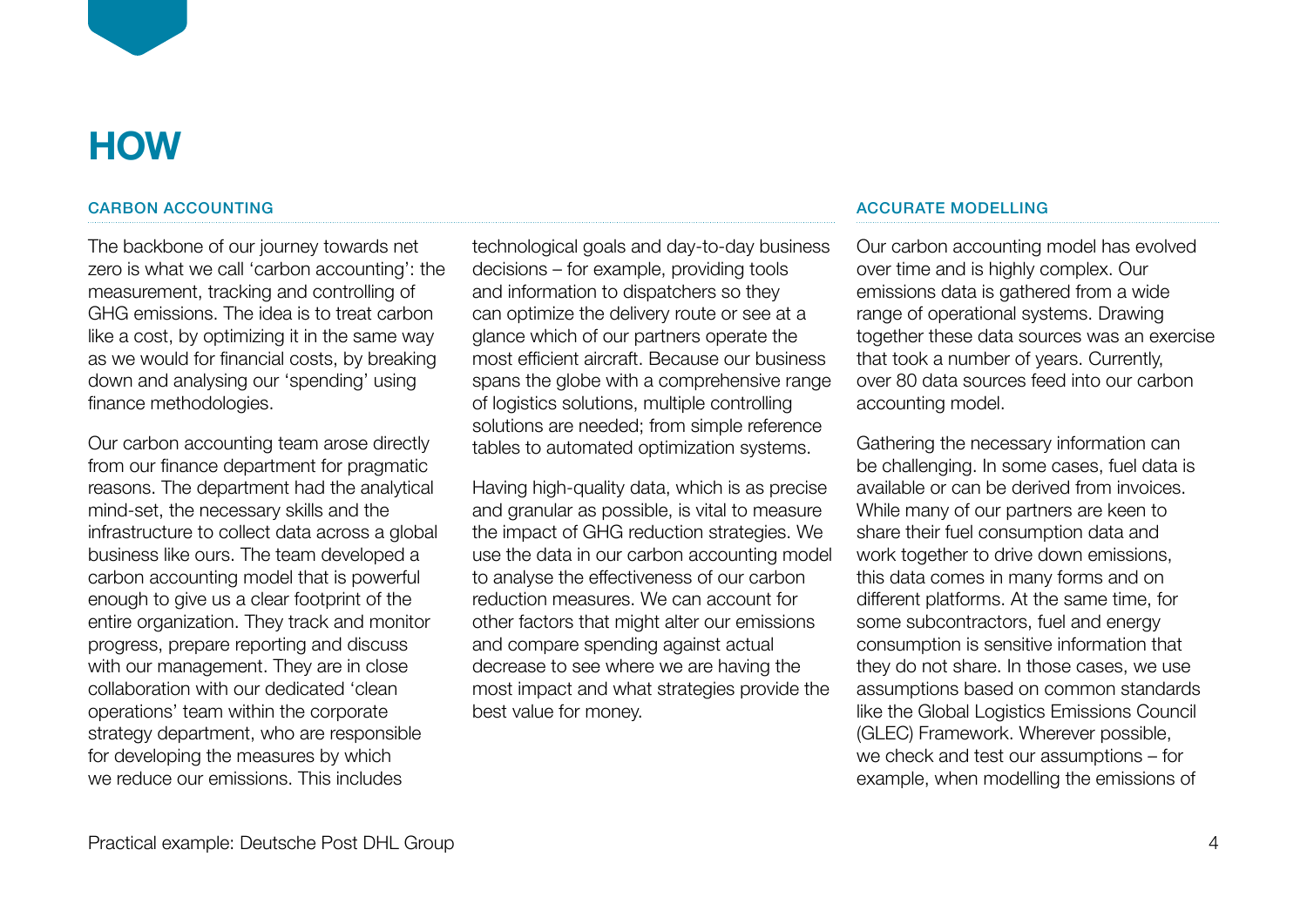a partner's aircraft, we would use the same calculations to model some of our own flights with similar aircraft and see if the model gives us numbers close to the actual measured fuel consumption.

When implementing and assessing the effectiveness of carbon reduction methods, assumptions can be misleading. As an example, aerodynamics kits may significantly reduce fuel consumption – but only if they are configured well. So we can't just assume a reduction after deploying those kits. We therefore rely on the hard facts – fuel consumption data – to ensure we capture the actual improvements made.

### EXTERNAL ASSURANCE

In the process of building up our model, our methods and assumptions were discussed thoroughly within the business to confirm that they were realistic and accurate. As the model evolves, all changes are similarly discussed and documented. As we consider our GHG emissions target as relevant

for investors, we also report on it in the Group's annual report. We seek assurance of the GHG data which is the same level of assurance as we seek for our financial data. This includes the external auditors performing assurance procedures over our new modelling methods and assumptions. We also carry out a yearly risk assessment to constantly improve our GHG accounting processes.

### ENGAGEMENT AND REPORTING

From the beginning, we have engaged with our divisional finance teams to support us in sourcing emissions data and understanding the intricacies of the business. Alongside our counterparts within the divisions, we have established a wide-ranging network of environmental, social and governance (ESG) experts that help us to look beyond the financials. Each business division commits to GHG emission targets in a joint planning process. The divisions then break down their targets individually to their countries or branches, giving them autonomy to work

towards their goal. The divisions report back on their progress on a monthly basis.

Within our monthly management report, carbon data is presented alongside financial data. In doing so we aim to enable users and decision makers to track carbon performance as easily as financial and operational performance, all as part of the same reporting system. This helps ensure that carbon emissions are taken into account and used for decision making.

Carbon data is also used in investor relations presentations. We compile a more detailed version as a statistics book for analysts and provide public disclosures to agencies such as the CDP.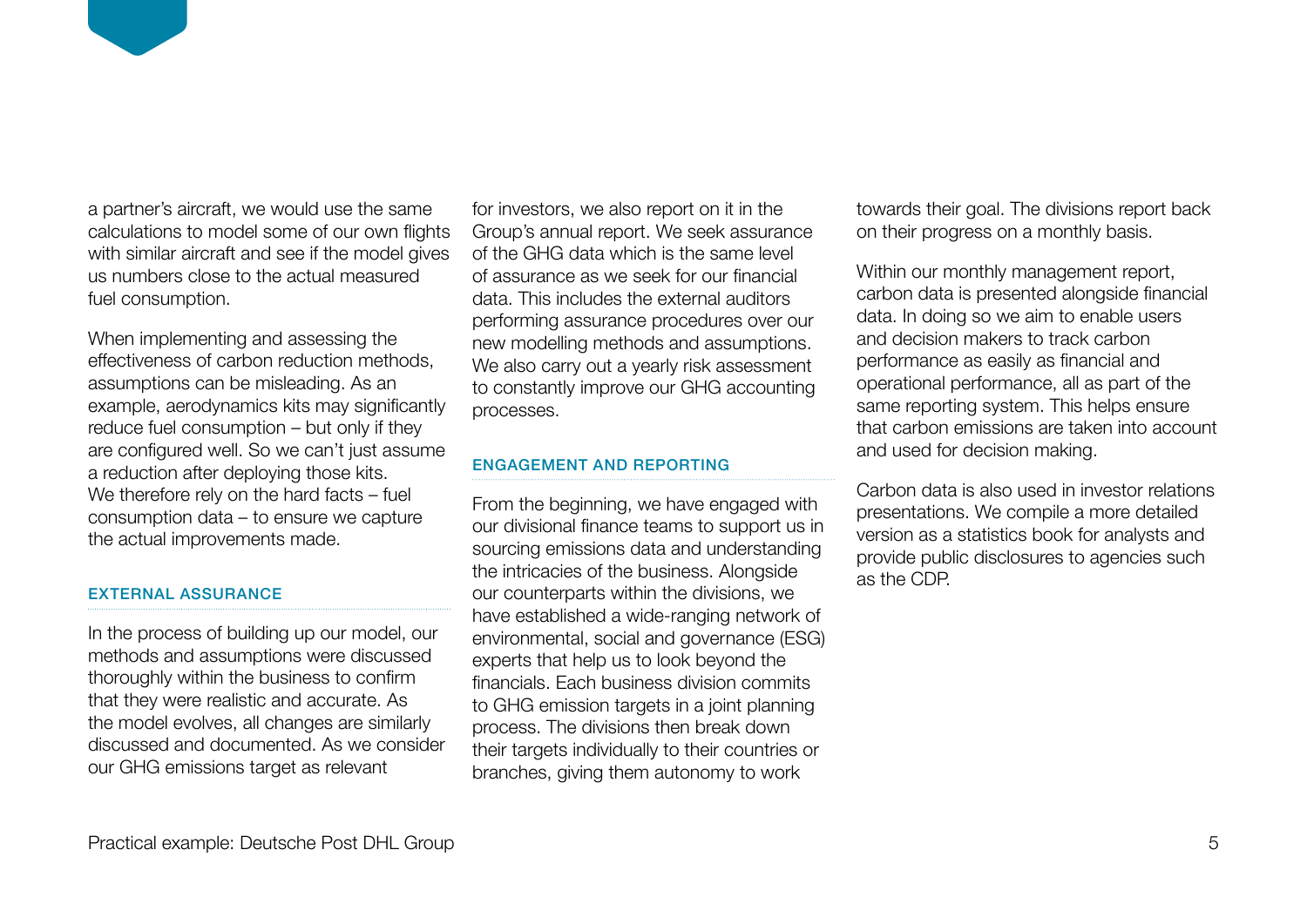

# **NEXT STEPS**

While we will always work to improve our carbon accounting model, it is accurate enough to provide comprehensive, valuable data for decision making. We have our teams, our system and our strategy in place. Now it's time to deliver results. Over the next few years, we will drive down our GHG emissions, further deploying technological and process innovations, to achieve our net zero goal.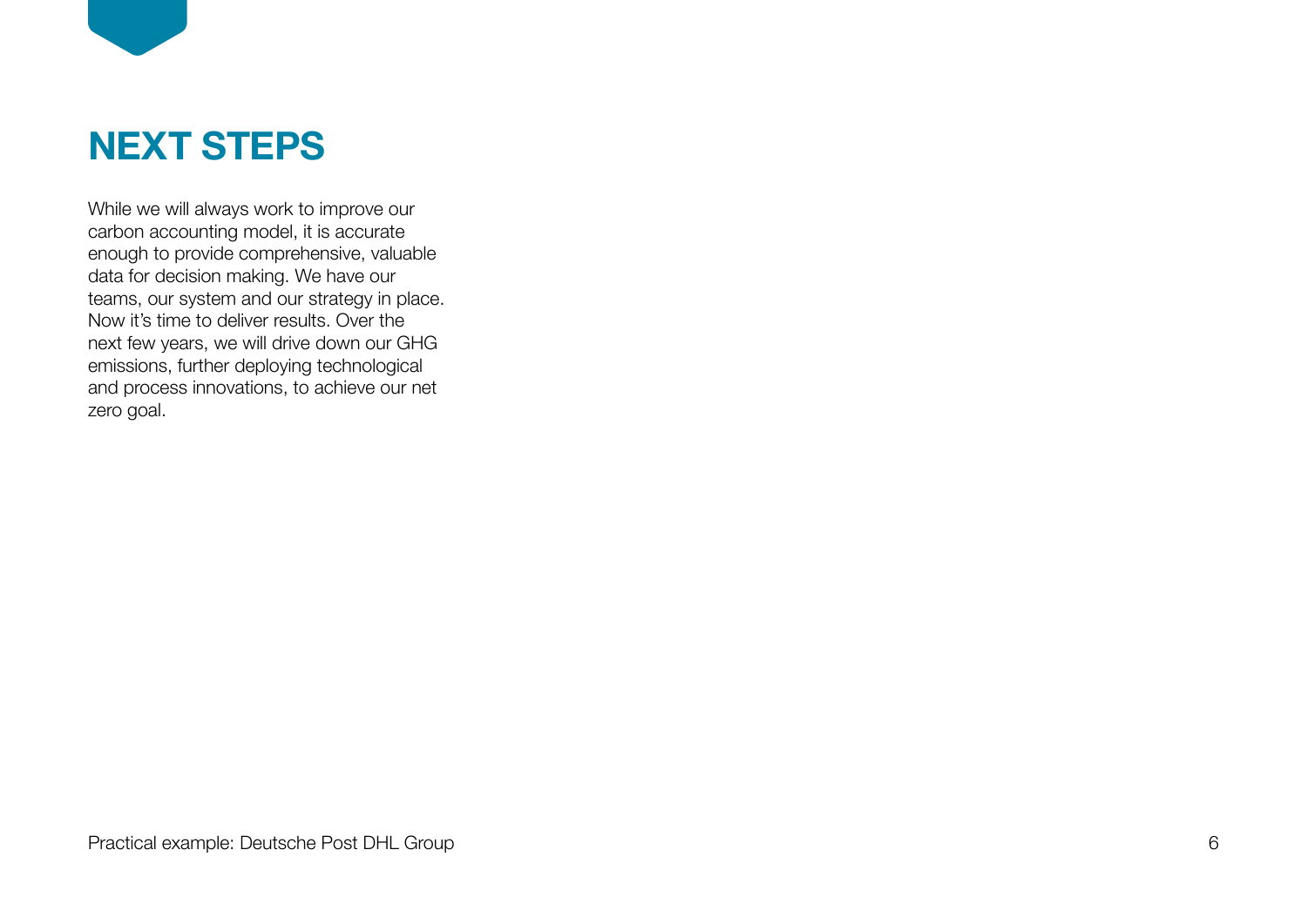

#### TREAT CARBON LIKE COST

Use the finance mindset to address your GHG emissions. Capture your carbon data and manage and optimize it the same way you would with costs. Look for what's driving the emissions and work to bring them down.

#### SHARE BEST PRACTICES

Wherever you identify material GHG efficiency saving potential, promote and implement them across the organization as best practice.

#### ENCOURAGE CREATIVITY

When you realize that your customers' or suppliers' requirements result in high carbon costs, engage with them and collaborate to find creative green solutions.

### START NOW

Awareness of environmental issues has risen dramatically over the last decade. Customers value corporate responsibility and actively look for sustainable alternatives. There has never been a better time to start driving your emissions down.